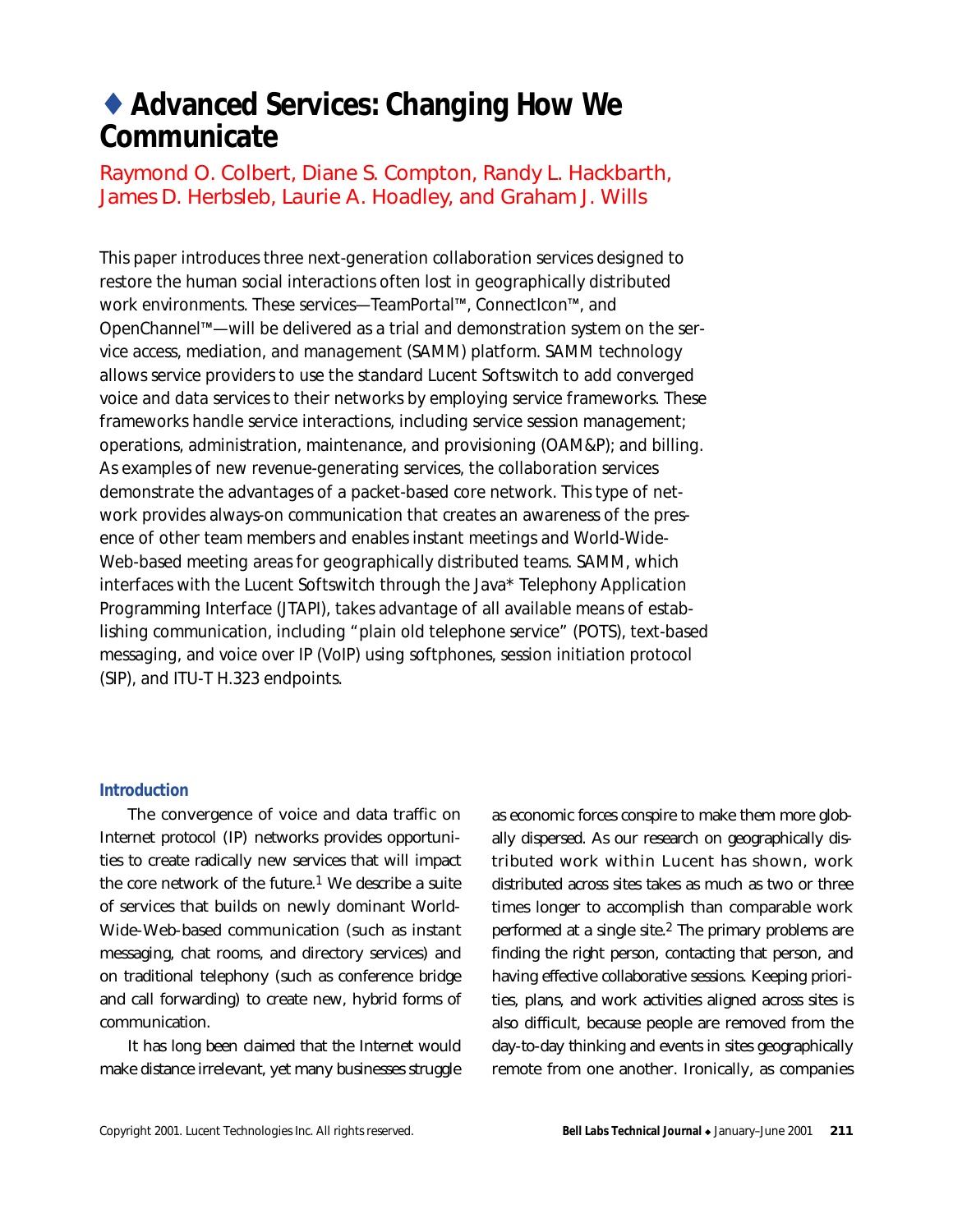increase their competitive advantage by building international and regional relationships and sites, communication delays that result from distributed work sites may decrease their speed and efficiency.

To counteract this effect, companies have been exploring and implementing products like instant messaging, Lotus Notes,\* and NetMeeting\* conferencing software. However, these data tools are not integrated with the core communication technologies, which limits their effectiveness and availability. Installation and use of these tools require investigation and action by the end user. A much more effective method is to integrate collaboration services with existing communication services, such as unified messaging, Web portals, and phones. Integration reduces the learning curve and limits the amount of change experienced in the everyday activity of the user.

Research conducted on the work environment at Lucent provided the following insights:

- People must be able to talk about and resolve issues as soon as possible after they arise. Otherwise, not only is there delay, but people also continue working, only to find that they have to redo the work once the issue is resolved.
- People must also have ready access to the type of background information exchanged in hallways, over lunch, and around the water cooler. From a distance it is not always clear what information one's colleagues will need, nor is it always obvious when one needs to ask a question. Frequent informal conversations are essential for keeping work synchronized and for establishing effective relationships.
- Finding information is important, but often it is even more important to find the right people. The things that slow people down are not usually just the lack of information, but the lack of someone to help interpret the information and advise them about how to resolve key issues.

What does all this mean to service providers? In addition to handling increased traffic, communication networks will need to expose additional data. For **Panel 1. Abbreviations, Acronyms, and Terms**

- API—application programming interface applet—a small Java\* application that can be run in a Web browser
- E1—European primary signal rate that supports 32 64-kb/s (2.048 Mb/s) data or digitized voice channels

H.323—ITU standard for multimedia (real-time voice, data, video) communication across IP-based networks

HTTP—hypertext transport protocol

ID—identification

IETF—Internet Engineering Task Force

IN—intelligent network

- IP—Internet protocol ITU—International Telecommunication Union
- ITU-T—International Telecommunication Union,

Telecommunication Standardization Sector JAIN\*—Java\* APIs for Integrated Networks

JTAPI—Java\* Telephony API

LDAP—lightweight directory access protocol NAR—North American region

- OAM&P—operations, administration, maintenance, and provisioning
- Parlay—an open API specified by the Parlay Group to enable secure public access to core capabilities of telecommunication and data networks
- PC—personal computer
- PDA—personal digital assistant

POP—point of presence

- POTS—"plain old telephone service"
- PSTN—public switched telephone network
- SAMM—service access, mediation, and management
- SCP—service control point
- SIP—session initiation protocol
- SS7—Signaling System 7
- T1—terrestrial (North American) facility to transport 24 64-kb/s data or digitized voice channels at primary rate of 1.544 Mb/s

TCAP—transaction capability application part

URL—uniform resource locator

VoIP—voice over IP

- VPN—virtual private network
- XML—Extensible Markup Language

example, user activity and location data will be needed to support services that run on the network. The networks must also offer more ways to integrate different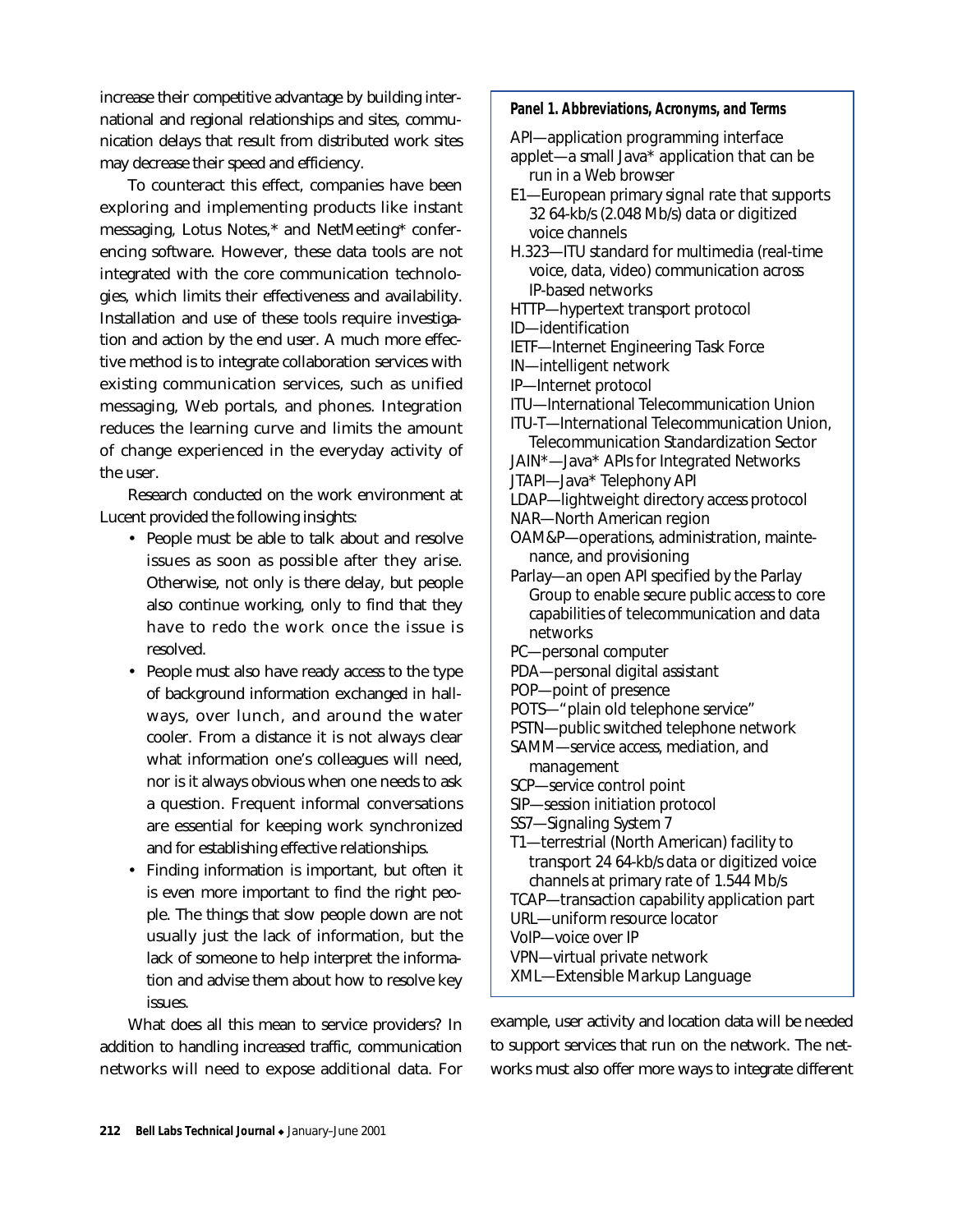modes of communication and to provide an extended service logic that can help users navigate sensibly through this greatly expanded space of possibilities.

This paper introduces three next-generation collaboration services designed to restore the social interactions lost in a distributed work environment. Developed by Bell Labs researchers, these services include the following:

- *TeamPortal™ service*. This Web-based portal provides unified calendars and presence information about team members and can contact them in several ways.
- *ConnectIcon*<sup>™</sup> *service*. This service allows a user to send a visual invitation to communicate. It provides the receiver with the sender's presence information and a variety of means for establishing contact.
- *OpenChannel<sup>™</sup> service*. This service provides a Web-based meeting area for geographically distributed teams, identifies speakers, and moves among several levels of participation.

The remaining sections of this paper describe the deployment of these collaboration-based converged services on the service access, mediation, and management (SAMM) platform. The section immediately below, "Background," provides a brief overview of the Lucent packet switching solutions for service providers and the role of SAMM in these solutions. The section following it, "Collaboration Services," presents the services currently deployed using SAMM. In the two subsequent sections, "Architecture Overview" outlines the SAMM architecture and "SAMM in the Network" describes how SAMM connects to the core public switched telephone network (PSTN). The final section, "Service Scenarios," presents user scenarios and the resulting call flows of the collaboration services.

#### **Background**

The need for always-on communication and the increased competition at the service provider level have stressed traditional circuit-based core networks. For the first time, service providers are exploring widescale conversion to packet-based switching.

Why is packet switching creating so much excitement? The answer is simple: Packet technology provides freedom from a dedicated call path. Instead of building a complete circuit connection that must remain active for the duration of the call, service providers only have to balance the bursts of data and voice created when information is actually being sent through the network. Eliminating the dedicated call path is what enables the economical implementation of next-generation services, many of which rely on long-term connectivity. OpenChannel<sup>™</sup> is one example of such a service.

The Lucent packet switching solutions, including SAMM, eliminate the need for a dedicated call path, allowing service providers to increase network efficiency and to cost effectively deliver next-generation data and voice services to their customers. SAMM enhances the Lucent Softswitch<sup>3</sup> by providing frameworks that ensure the features developed by the service provider and other third parties using the Full Circle<sup>™</sup> application programming interface  $(API)^4$ interact appropriately with existing voice and data services. The initial services created with this environment include the collaboration services described in this paper.

The services discussed in this paper will be delivered as part of a trial and demonstration system. This trial demonstrates technology that allows service providers to introduce advanced collaboration services to one of their key business customers. By introducing next-generation services into their network, service providers will gain real-life knowledge and experience with packet technology before they begin a large-scale network conversion effort. This type of knowledge will give service providers a better understanding of the challenges and benefits of packet conversion and advanced services.

The next section discusses the collaboration services available through the trial and demonstration system.

## **Collaboration Services**

We have designed and built three new collaboration services—TeamPortal™, ConnectIcon™, and OpenChannel<sup>™</sup>—that take advantage of SAMM programmability to build the kinds of services that address the real problems of distributed work. In this section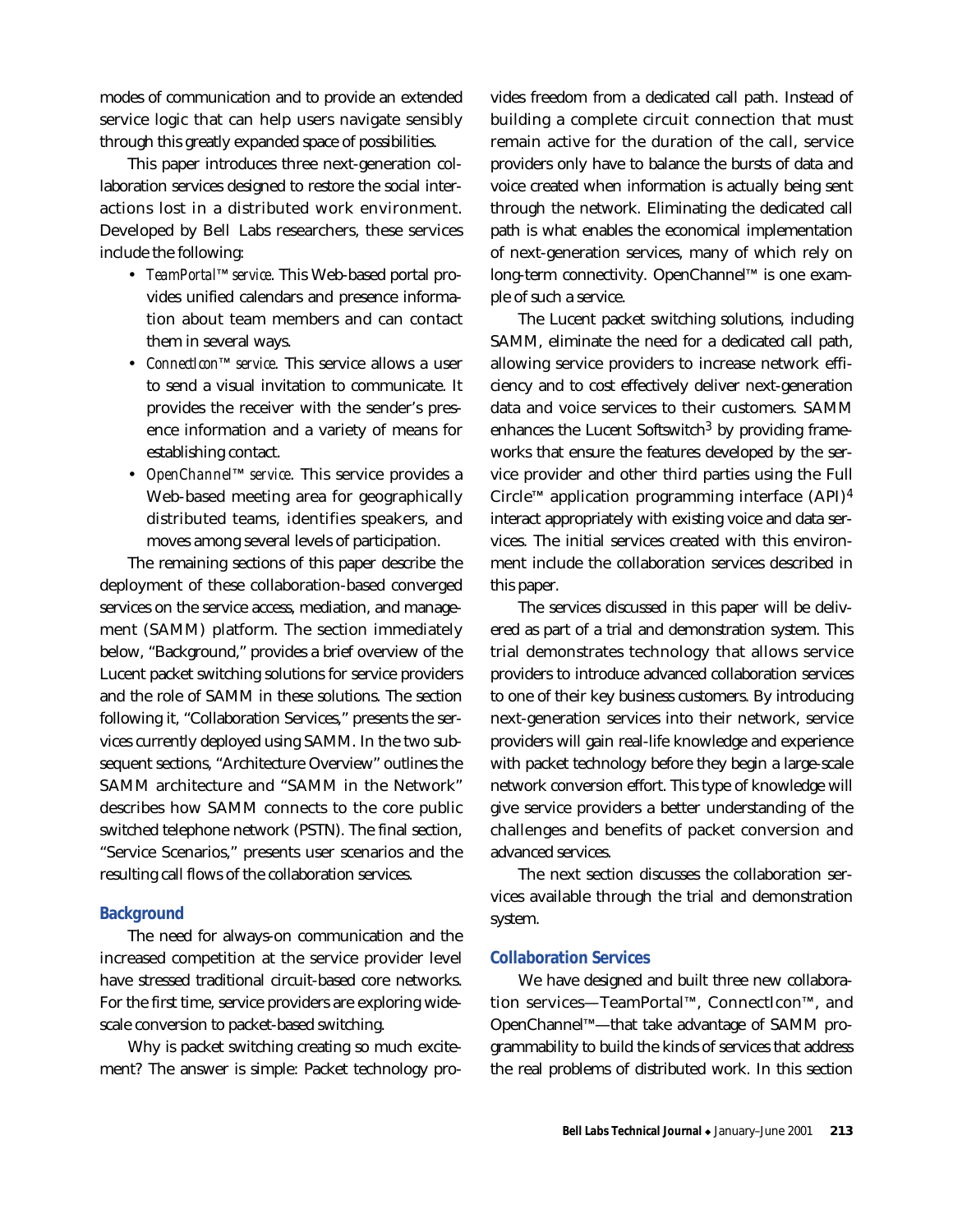we briefly describe them from a user's point of view.

The services shown here incorporate elements that are seen in research prototypes, as well as a few elements available in isolated commercial tools. For example, basic presence information about who logged on to an instant messaging server has existed in such services as the AOL Instant Messenger\* for some time, and similar functionality is finding its way into the workplace.<sup>5</sup> Shared online calendars are relatively common, and click-to-dial is now available in a number of voice-over-IP (VoIP) services.

However, the services described here are unique in several respects. First, they extend the idea of a user's presence from simply being logged on to a much richer set of information garnered from multiple devices. Second, they integrate useful functions with linked views that provide interoperation. Finally, the ConnectIcon and OpenChannel services represent completely new paradigms for communication. They are neither exclusively synchronous nor asynchronous, but rather they help teams move seamlessly between these two fundamental modes of collaboration.

#### **TeamPortal Service**

In globally distributed work, it is very difficult to know when your co-workers are available. They may live in many different time zones and observe entirely different holidays. It can be very frustrating, after calling your colleague in Bangalore all day, to discover that it is Independence Day in India. In addition, it would be useful to know the current state of your colleagues' devices—that is, if they have recently used their computer keyboards or their office phones. Placing calls to the best device at any given moment with only a click makes voice contact far faster and more likely to be successfully completed.

TeamPortal service, shown in **Figure 1**, allows a user to select—from a company directory or a local address book—a set of people with whom he or she needs to stay in close contact. For this set of people, TeamPortal displays the correct set of world clocks, as well as world calendars that list holidays for the relevant countries. With a single click, the user can also access permitted entries on each person's individual calendar.



*Figure 1. TeamPortal*† *service.*

In the presence panel, the service begins to take advantage of convergence. A set of icons to the right of each person's name indicates the recent activity (or inactivity) of his or her devices. In this example, we see that herbsleb last used his office phone (represented by the leftmost phone icon) more than a day ago and is currently using TeamPortal (the door icon is green). User gwills, whose TeamPortal we are viewing, and user hibino are also currently using TeamPortal.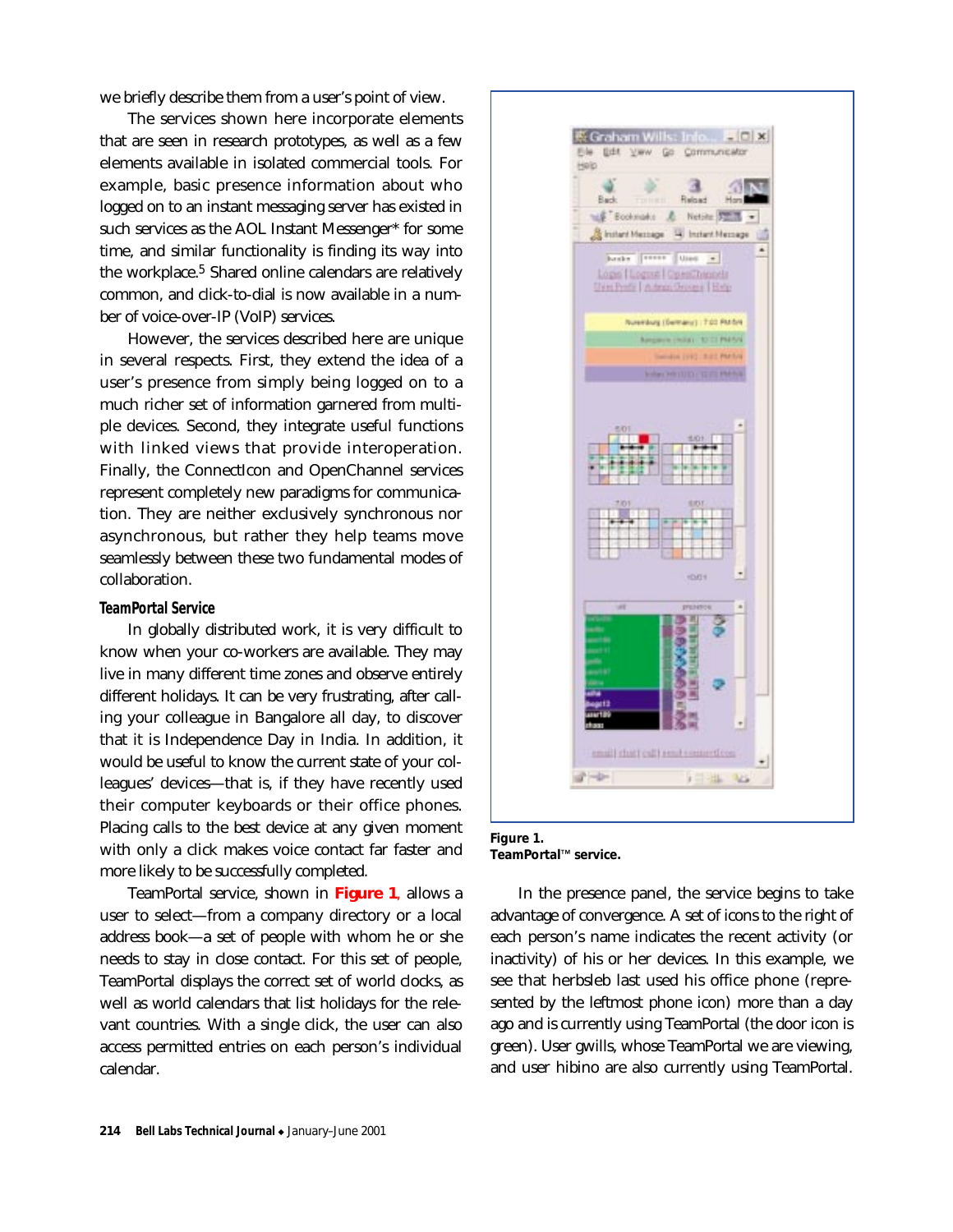User hibino has registered both her PC and a second phone; she has not used her PC or her first phone in more than a week. The devices are divided into groups corresponding to different locations. In this example, only herbsleb, gwills, and hibino have devices registered at more than one location.

If a user wants to contact herbsleb, he or she can simply click on herbsleb's user ID and TeamPortal will initiate a phone call between the user's default phone and the one herbsleb specified as his default. Depending on the users' preferences and the type of phone clicked on, TeamPortal will connect the two parties using softphones or "plain old telephone service" (POTS) phones.

User hibino has two phones to which TeamPortal could route calls. She used a phone at one of her locations yesterday and is currently logged on to TeamPortal. It makes sense to try the phone more recently used, rather than the rarely used one at the other location. However, TeamPortal does not insist on that choice; the user can decide which phone to call by clicking on the phone icon.

The TeamPortal service also supports these capabilities beyond the user's current team or set of close contacts. Suppose the user needs to contact someone on a particular product's marketing team. When the user navigates to the team's Web page, he or she sees the team's TeamPortal, consisting of the correct world clocks, calendar, and presence information for the team. If the team has designated a contact person or a policy for specifying a contact person, only that person's contact and presence information are displayed.

#### **ConnectIcon Service**

Work distributed among numerous locations takes several times as long to complete as comparable samesite work. How do you get the right people together at the same time to resolve an issue, to negotiate a solution, or to pool their knowledge? You would like to get together as soon as all the essential people are prepared and available. ConnectIcon service allows communication that closely approximates this ideal.

The sender configures it with a sentence or two, describing the reason for the invitation, the identity of the receivers, and the uniform resource locators (URLs) for any relevant materials. If the receiver also has TeamPortal service, the ConnectIcon is displayed in TeamPortal, as shown in **Figure 2**. Placing the mouse over the ConnectIcon displays a text message, and a right click generates a pop-up menu that allows the receiver to access any URLs specified by the sender. The receiver can also access the sender's calendar and initiate a chat, e-mail, or audio connection. In addition, the ConnectIcon also displays presence data, allowing the receiver to see if it is a good time to initiate contact and take care of the task. As soon as the receiver is prepared and the sender is available, contact can be initiated.

For those without TeamPortal service, the ConnectIcon is delivered as a URL attachment to an e-mail message. Clicking the URL brings up a small, iconified picture of the sender and provides the same functionality as described above.

#### **OpenChannel Service**

The ability of co-located colleagues working together to stay closely in touch just by talking to each other is a huge advantage, particularly in stressful or crisis situations. In fact, some organizations have experimented with locating everyone in a single room—a "war room"—as a way of speeding up difficult tasks requiring coordinated activity.

Establishing long-standing audio connections can create a similar and, in some ways, improved functionality. Anyone needed, anywhere in the world, can participate in ongoing work. Talking provides a forum for people to ask questions and to describe new findings. This ability can accelerate the resolution of many problems, by passing problem solving off among team members in widely separated time zones. OpenChannel service provides the means for team members to coordinate their work and share current status during whatever overlap in working hours is available.

Placing all participants in an application-sharing session enhances the basic long-standing audio connection. They can jointly view and edit documents or whatever other applications might form the basis of collaborative activity. In addition, the OpenChannel service gives participants the opportunity to turn off the sound if it becomes bothersome and to monitor the audio channel visually, as shown in **Figure 3**. The visualization shows who is participating in the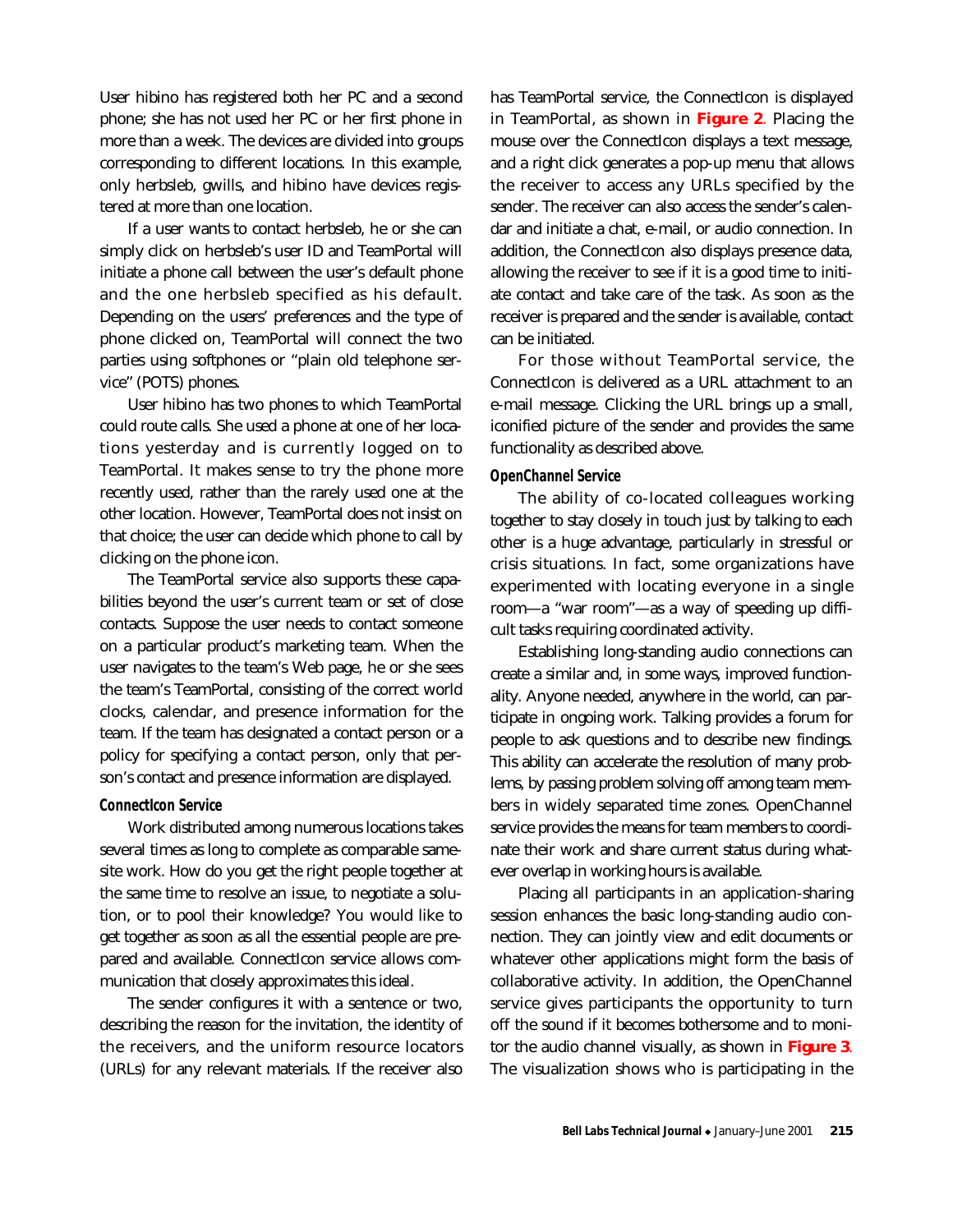

*Figure 2. ConnectIcon*† *service.*

OpenChannel service, who has spoken recently, and what applications are open in the application-sharing session. A user can listen to and/or monitor several channels at once.

Finally, OpenChannel service provides recording and replay capabilities. The entire session—including application-sharing activity, with pointing, scrolling, and editing—can be captured and replayed at original or accelerated speed. In addition, a participant monitoring visually may decide, on the basis of who is speaking and/or what documents they are sharing, to replay the last few minutes to see if the topic is of interest. If it is, he or she can decide whether to join more actively.

Together, these three services offer truly effective ways of finding people, connecting with them as soon as it is possible to fruitfully do so, and providing a channel for extended background and foreground communication. By taking full advantage of the convergence offered by SAMM, Lucent is providing radically new capabilities that increase the demand for its customers' services.

# **Architecture Overview**

Collaboration services are implemented using application and media servers supported through SAMM. Based on the Lucent Softswitch, SAMM is a platform for programmable converged voice and data services in packet networks.<sup>1</sup> It provides a service logic execution environment for service sessions,  $6$ multimedia voice/video/data services, converged telephony/Internet services, enhancements to the Full Circle API, and rapid service authoring and deployment by service provider or third parties. The collaborative services are provided to intelligent soft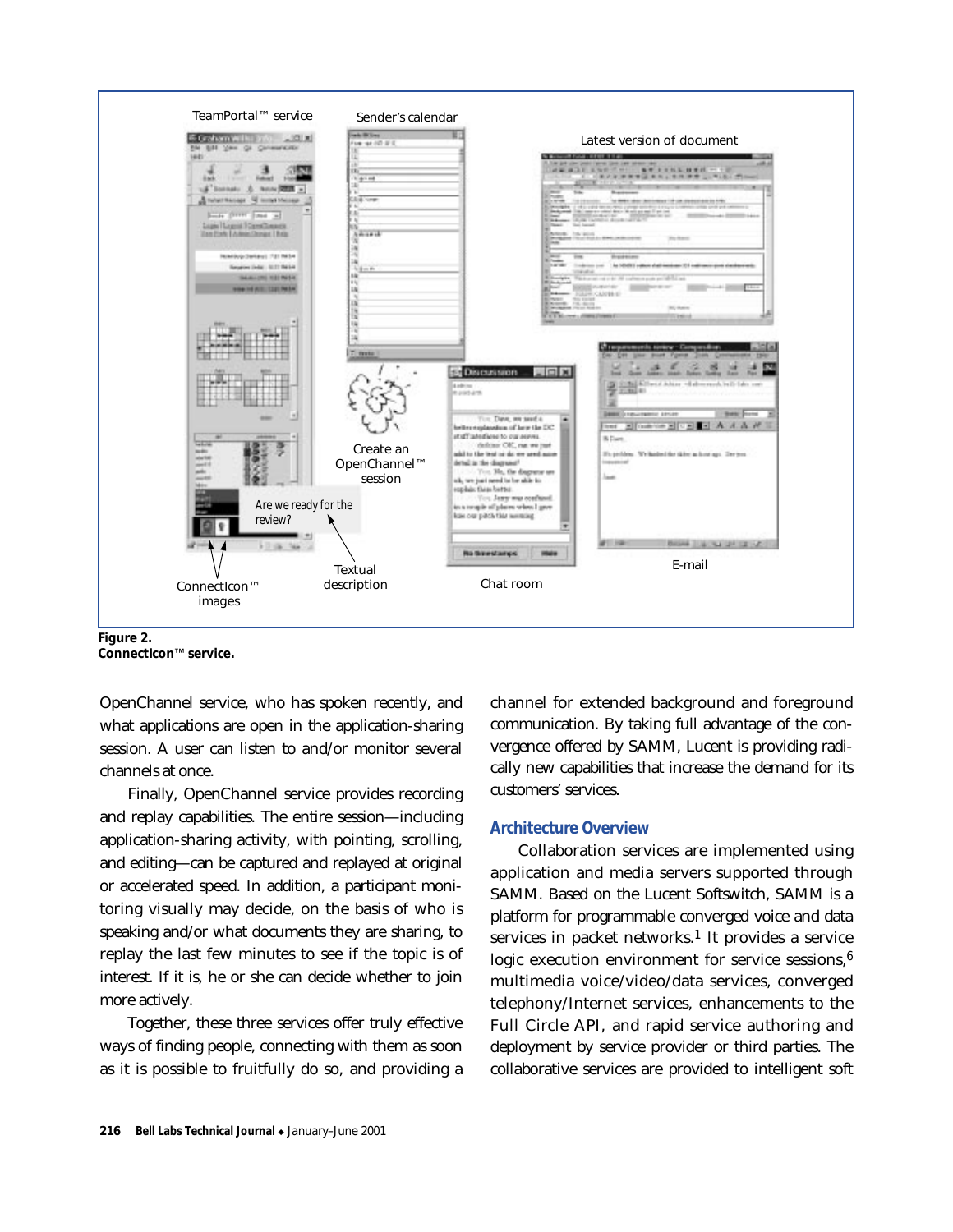

*OpenChannel*† *service.*

endpoints using multimedia-enabled protocols, such as session initiation protocol  $(SIP)^7$  and ITU-T Recommendation  $H.323$ ,  $8$  and a Web server interface.

SAMM incorporates a services and operations, administration, maintenance, and provisioning (OAM&P) framework on the Lucent Softswitch base. The framework enables the blending and deployment of services in a generic, extensible fashion. Together, the canonical call model, device servers, and the service framework allow the core service logic to be access and transport neutral and to interwork calls among clients communicating with diverse protocols.

To support next-generation services, the services framework, depicted in **Figure 4**, enables SAMM to provide the following three basic types of critical functionality:

• *Multimedia and converged voice/data handling*. The *access session*, which provides click-to-activate service, enables comprehensive access to nextgeneration services. The *service session*, which

provides a context for multimedia, multiresource activities, enables sessions beyond the conventional voice call and receives both callrelated events and multimedia non-call-related events (potentially received from sources such as e-mail servers, Web servers, and SIP proxy servers).

- *Multiple applications/services capability*. As opposed to being designed for a single application at a time, SAMM is intended to support multiple applications/services for service providers to offer to subscribers. Interactions between the multiple applications/services and their components must be managed based on service deployment plans of service providers and on customer preferences. The *service logic component bus* is software that manages these interactions.
- *OAM&P designed for multiple applications and programmability*. Provisioning, measurements, billing, and policy management are variously needed for new applications/services. The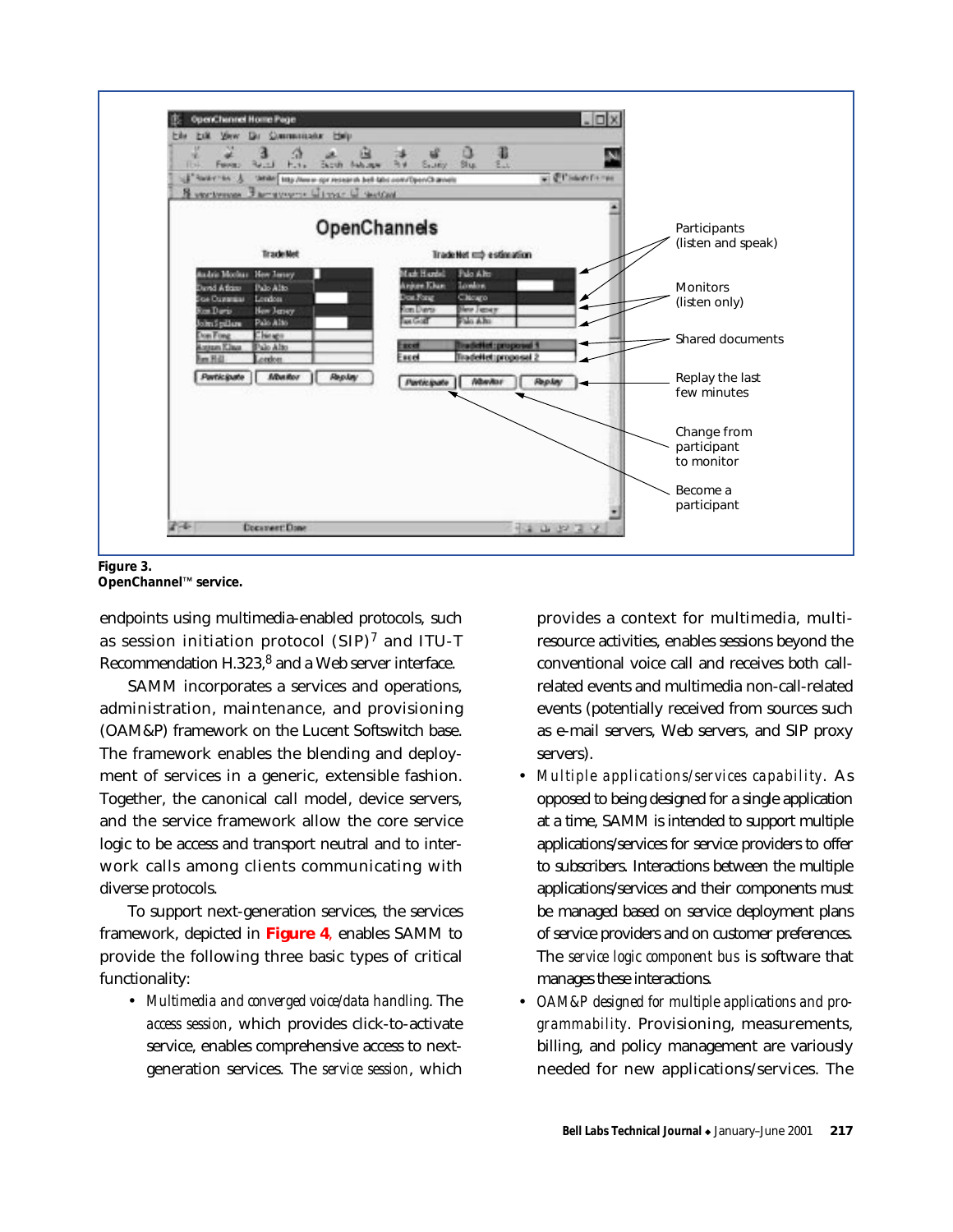

*Figure 4.*

*Service framework components.*

OAM&P framework provides a programmable structure that has uniform software connectivity to provisioning databases, billing systems, and policy engines.

The principal network components that enable converged collaboration services, as shown in Figure 4, include:

- *Application server components*, such as the presence server, media application, and third-party applications;
- *Service framework components*, comprising the access session, service session manager, service logic, user agent, and endpoint agent;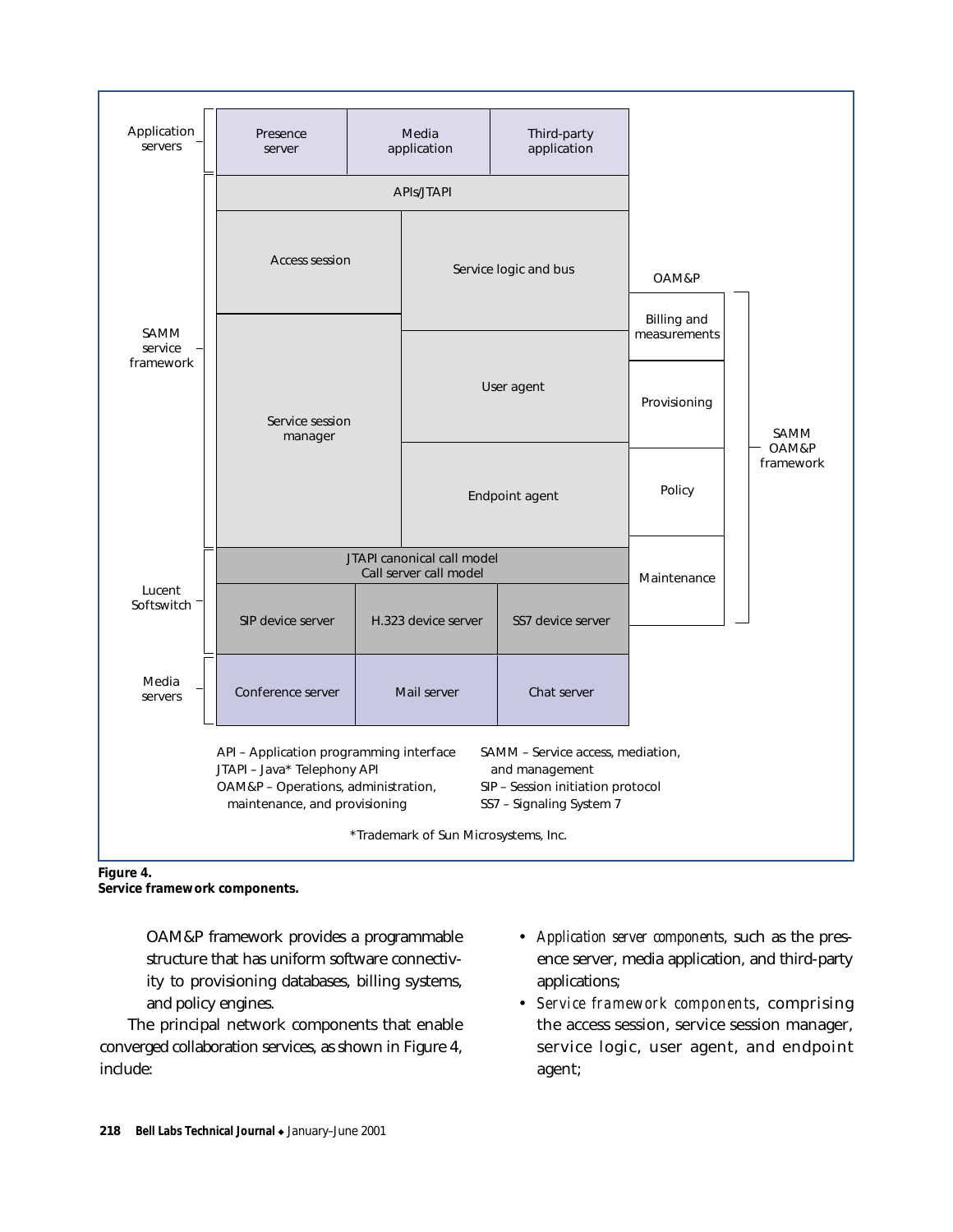- *Lucent SoftSwitch components,* comprising protocol device servers; and
- *Media servers' components*, including the conference server, mail server, and chat server.

In addition to the network components, other components residing on soft endpoints on the customer premises are used to enable the converged collaboration services to work with the network. They include:

- The *presence client*, which consists of a presence activity application running on a user's soft endpoint and a set of collaboratory services applets running in a browser on the user's soft endpoint; and
- Additional *soft endpoint components*, including an administrative user interface client, softphone clients (such as the SIP or H.323 clients), and a media server client.

Typically, the soft endpoint is a PC, but it could be any communication device, such as a personal digital assistant (PDA) or a wireless phone that supports a browser.

## **Service Framework**

The service framework is the architectural model that supports blending and deployment of services that can be extended as needed in a generic fashion. The service framework architecture leverages objectoriented mechanisms to maximize independence in deploying new services. The components of the service framework include:

- The *access session*, which provides a point of contact between the intelligent endpoint and the service provider. It provides a Web browser interface to the soft endpoints of the end user, performs authentication, and initiates the service chosen by the end user, based on his or her personalized preferences. The access session comprises a Web server and a standalone Java\* application.
- The *service session manager*, implemented as a Java application, contains the following components:
	- The *service session component*, which manages the multimedia/multiparty context for a user's "calls," to facilitate intelligent service

actions on behalf of the end user. The service session provides service blending by integrating input from the core service logic, user agents, and endpoint agents to customize service requests.

- The core *service logic components*, service drivers that are independent of access type, transport type, and transport protocol. They receive events from the service session. The *service logic component bus*<sup>6</sup> provides service dispatching for each event.
- The *user agent component*, which customizes services for a specific user through subscriber profile data. It interfaces to service sessions and core service logic.
- The *endpoint agent component*, which represents the capabilities of the terminal. It interfaces with the service session. The service session sends the endpoint agent generic requests, such as "Alert Subscriber." The endpoint agent then customizes call treatment based on the endpoints' media capabilities, changing "Alert Subscriber" to "Do a Screen POP to a softphone," or "Ring an analog line." The service session sends the customized treatment to the appropriate device server via a Java Telephone API  $(JTAPI).<sup>9</sup>$

The service framework interfaces with the Lucent SoftSwitch using JTAPI. Components are classes, which inherit from SAMM abstract classes; they plug into the service framework and into the OAM&P framework. The APIs supported by SAMM reflect the service framework model. Advanced services are provided through the service framework. The components leverage polymorphism, which means they communicate with each other based on a general interface to a general class. The specific subclass of the particular component instance customizes behavior.

The collaboration services "plug in" to this service framework, where service interactions are resolved. To customize the component classes, the collaboration services have been designed to implement not only these classes, but also subclasses.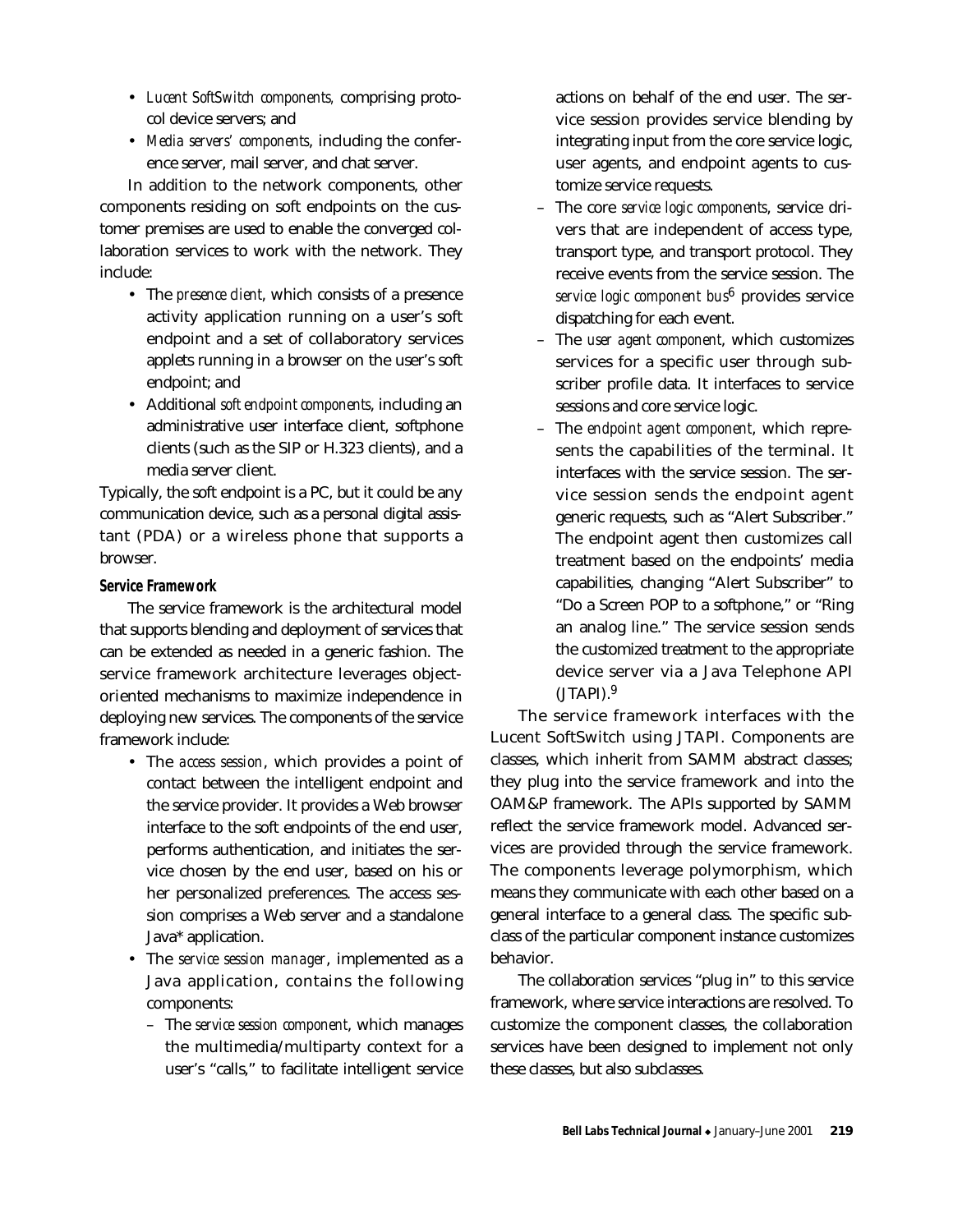**Presence Server and Clients**

The heart of the collaboration services is the *presence server*, which is responsible for maintaining presence data for the registered clients. It maintains lists of subscribers and notifies subscribers of changes in status. The presence server contains a lightweight directory access protocol (LDAP)<sup>10</sup> database in which presence information is maintained for each individual registered with the system. The presence server supports presence clients that register with the server, including TeamPortal, ConnectIcon, and OpenChannel clients, as described earlier. Presence clients are Java classes that run remotely and can both report changes in presence status and react to presence server messages, telling them that the presence information has changed for a user they have defined as being in their awareness set. Servlet solutions are being investigated to enable presence services in a wireless environment.

In addition, a small application detects user presence activity on the soft endpoint. On a PC, these activities are keystrokes and mouse events. Messages are sent from the application to the presence server when the system state changes from being idle to detecting use of the keyboard/mouse or when detecting no activity.

#### **Service Creation and Third-Party Programmability**

A service creation environment compatible with the Lucent Full Circle API is being created for SAMM.6 Third-party programmability will be supported through extensible APIs at both the messaging and programming levels. The extensibility characteristics of SAMM will allow third parties to evolve the frameworks and to add new services on a live system. Service executables may reside on SAMM or on thirdparty application servers. Third-party applications may use network resources or undertake interactions with external entities. Programmable policy agents will constrain the usage of the network by third-party services. The service component classes and OAM&P abstract classes may be customized by third-party subclasses. The service components may interface to:

• An intelligent network (IN) service control point (SCP) via transaction capability application part  $(TCAP)^{11}/$ Signaling System 7 (SS7) or TCAP/IP;

- The new generation of application servers via Java APIs for Integrated Networks (JAIN\*),<sup>12</sup> Parlay,13 Extensible Markup Language  $(XML)$ , <sup>14</sup> or SIP;
- Lucent's PacketIN<sup> $n15$ </sup> computer software via JTAPI, JAIN, or Parlay.

Third parties may develop new services by creating or adapting components on SAMM or by programming across open APIs.

**Programming new components on SAMM.** A third party may choose to develop a new service at the service component level by writing subclasses of service components and OAM&P classes. These subclasses may interface with new classes unrelated to those provided by Lucent, empowering them with limitless possibilities for creating new services. New core service logic classes may be plugged into the service logic component bus during service deployment. The new core service logic will be applicable across the access types and transport protocols. The service provider may also write new device server components when introducing new access types or new transport protocols, expanding the capabilities of SAMM to follow new standards and new technology curves.

**Programming across open APIs.** Third parties may also choose to develop value-added services at a higher level—that is, across the open APIs, located on SAMM or application servers. The open APIs include JTAPI and XML-based APIs. In the future, JAIN, Parlay, TCAP/SS7, and TCAP/IP will also be supported. The service framework classes may invoke these services across a distributed processing environment through the communications middleware. Sample services could include the new TelePortal service16 using either an XML-based interface or Webbased call center services. The TelePortal service allows Web servers to host telephone access to speech-enabled voice services, providing capabilities such as text-to-speech, automatic speech recognition, and audio file play and record. For example, Webbased call center services could include application servers that host automatic call distribution and assisted browsing.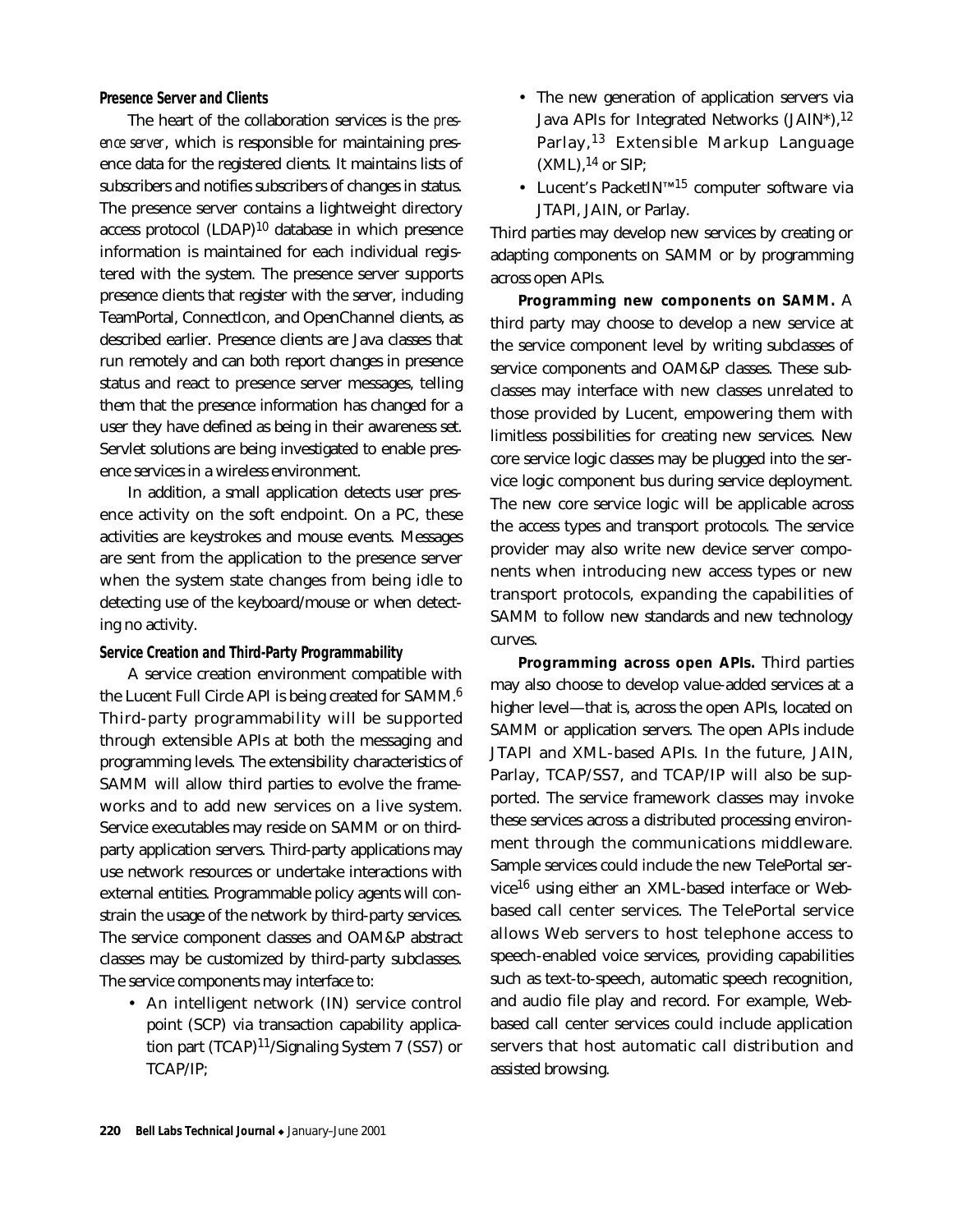

*Figure 5. Current SAMM configuration.*

# **SAMM in the Network**

Along with SAMM, the Lucent Softswitch provides services to softphones with SIP and H.323 clients, which perform service signaling for SAMM through a packet access network. Calls among the softphone users route through the packet network, while calls between SIP and H.323 clients are interworked through Lucent Softswitch SIP and H.323 device servers. Calls set up between a softphone and a phone terminated in a PSTN end office use SS7 signaling through the Lucent Softswitch SS7 device server, with bearer traffic flowing through a media gateway to SS7 trunks and then to the PSTN.

The initial SAMM network architecture supports connectivity to PSTN end offices for H.323 softendpoint-to-PSTN calls. **Figure 5** shows the SAMM network architecture in the current configuration.

Calls interwork with the PSTN through a media gateway, which converts between IP and PSTN formats. The media gateway supports SS7 trunks to the PSTN end offices, which can be the Lucent  $7R/E^{\tau M}$  Now switch or other vendor switches. The SS7 trunks may be E1 trunks for international applications or T1 trunks for North American region (NAR) deployment. The media gateway will need to support VoIP calls originating from remote places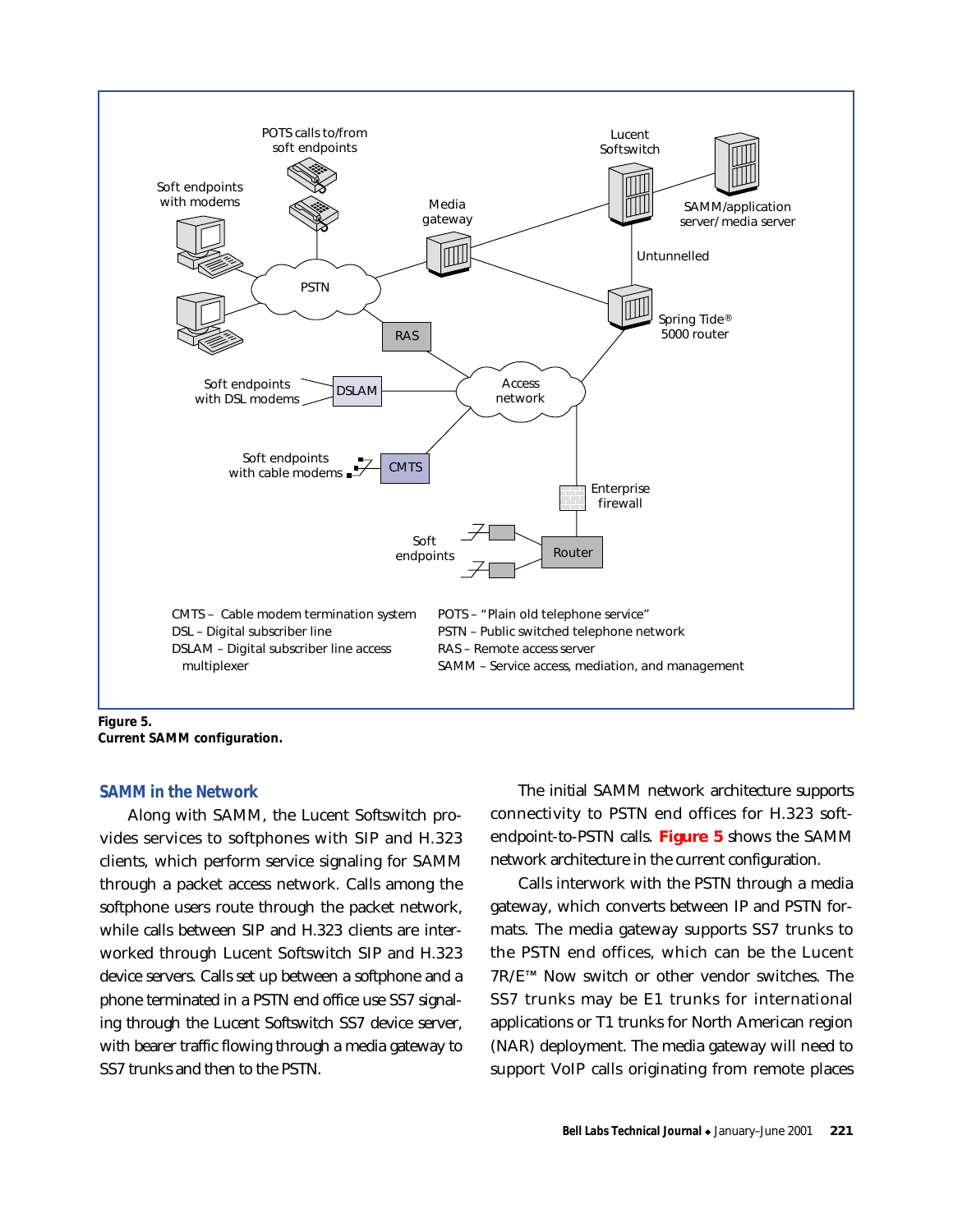and entering via modems, as shown in Figure 5.

Calls interwork with the access network through an IP router, such as the Spring Tide<sup>®</sup> 5000 router.<sup>17</sup> An IP router provides network-based firewall services, user identification, and authorization; it also contains a platform for usage-based billing, dynamic virtual private network (VPN), tiered service selection, and customer network management.

## **Service Scenarios**

The service scenarios and call flow diagrams described in this section demonstrate how the end user employs the collaboration services; they also illustrate how the service framework architecture objects work together to provide collaboration services.

The software objects are grouped into the four major functional categories depicted in the component architecture—the services framework, application server, media server, and Lucent Softswitch. The fifth category represents the soft endpoint. In **Figures 6** and **7**, the scenario call flow diagrams, the complete set of software objects are not explicitly shown, and a few of the objects are abstracted into functional groupings.

Each scenario includes some underlying assumptions:

- All users are registered users of the collaboration services, and the presence server maintains information concerning each user's preferred device for receiving voice calls.
- Each user's preferred device for receiving voice calls could be the existing circuit phone on his or her desk, or a VoIP soft endpoint, or a mobile phone.
- The user can receive voice calls on any device, regardless of the format in which the call was initiated.
- All users have a soft endpoint environment, meaning each user has a browser that supports Java applets.
- The Lucent SoftSwitch is provisioned to trigger JTAPI for call processing of all phone numbers associated with users.
- A small presence client application is installed on each user's PC to send presence information to the presence server.

# **Scenario Overview**

The service scenarios provide a context for how the collaboration services might be used by a customer in a service provider network. These service scenarios support the efforts of the following workers in a company:

- Al, a field representative;
- George, an R&D manager;
- Pat, the marketing manager,
- Kathy, a member of the Strategy Group;
- Ann, a business consultant who works from home; and
- Lalita, a director.

All workers are registered users of the converged collaboration services.

## **Scenario Description**

In this scenario, shown in Figure 6, Al has just finished talking to a customer. Al has a great idea for a new product offering, which he would like to share with George, the R&D manager, and Lalita, the director. Al sends a ConnectIcon message to George and Lalita, with a link to a proposal. As shown in the call flow of Figure 6, the ConnectIcon information is sent to the presence server and is then stored in the data associated with each user.

Lalita views her TeamPortal page and immediately receives the following ConnectIcon information:

- She sees the ConnectIcon in her TeamPortal area.
- She sees that Al is available, but George is not.
- She accesses the document.
- The document is then loaded into her browser via a standard hypertext transport protocol (HTTP) query.

Lalita reviews the document and clicks an "I'm Prepared" button in her ConnectIcon, which sends a "Prepared" message to the presence server. This "Prepared" status is shared with the team via the TeamPortal.

George is unavailable. When George returns and logs on, his TeamPortal notifies the presence server. George sees his ConnectIcon message, accesses the document, reviews it, and clicks the "I'm Prepared" button in his ConnectIcon.

The ConnectIcon on Lalita's TeamPortal receives notification that George has become available and dis-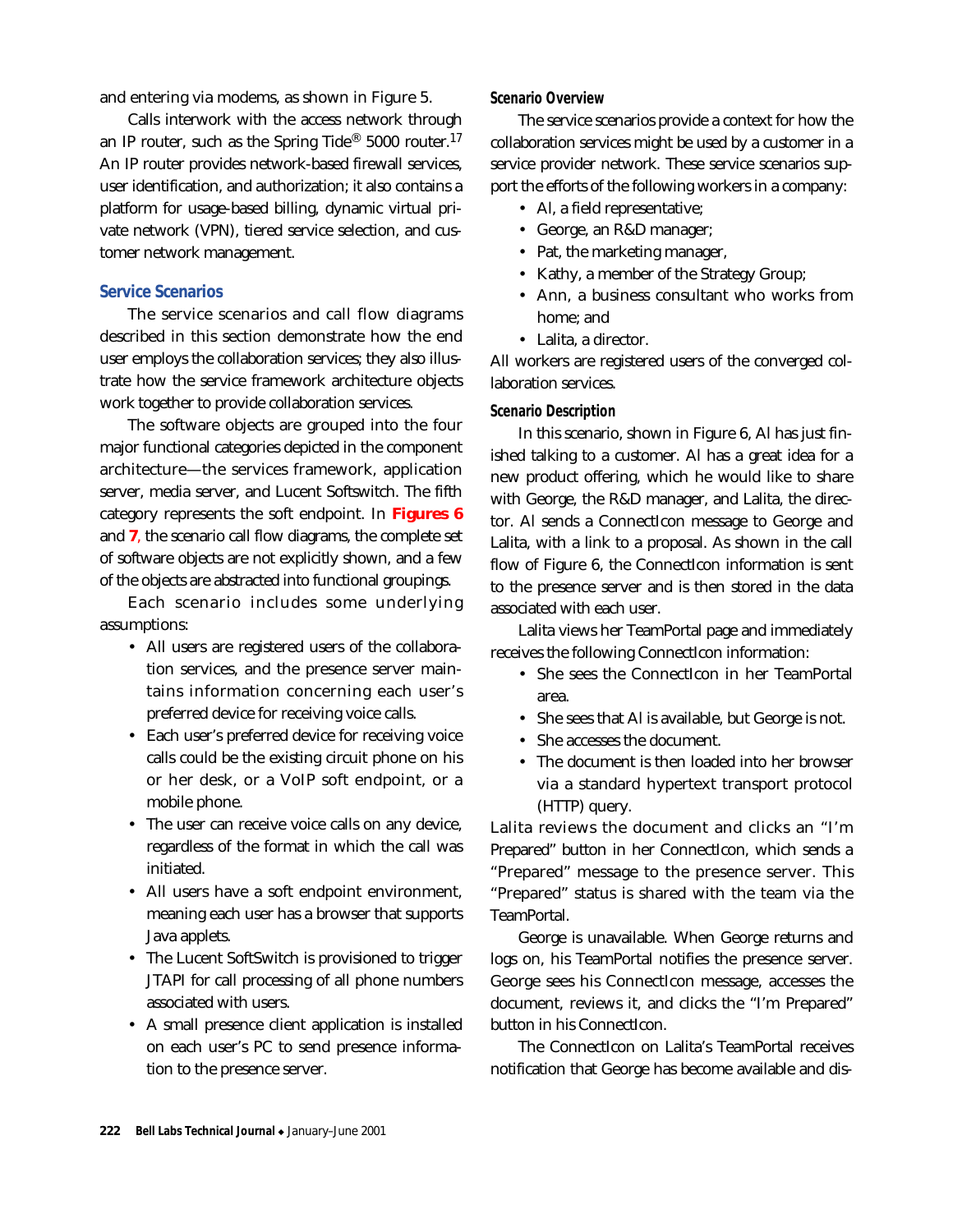| Connecticon information sent by AI to the presence server | → Al configures ConnectIcon™ service | server                                 |         | <b>API</b>                                                                                                                   | Presence<br>server                                                                                                                      | Conference<br>server              | Call<br>server                           | Device<br>server | <b>PSTN</b><br>gateways |
|-----------------------------------------------------------|--------------------------------------|----------------------------------------|---------|------------------------------------------------------------------------------------------------------------------------------|-----------------------------------------------------------------------------------------------------------------------------------------|-----------------------------------|------------------------------------------|------------------|-------------------------|
|                                                           |                                      |                                        | manager |                                                                                                                              |                                                                                                                                         |                                   |                                          |                  |                         |
|                                                           |                                      |                                        |         |                                                                                                                              |                                                                                                                                         |                                   |                                          |                  |                         |
|                                                           |                                      |                                        |         |                                                                                                                              | Connecticon information sent to George and Lalita's TeamPortal™ interface                                                               |                                   |                                          |                  |                         |
|                                                           |                                      |                                        |         |                                                                                                                              |                                                                                                                                         |                                   |                                          |                  |                         |
|                                                           |                                      |                                        |         | $\triangleright$ Lalita accesses document by loading it into her browser<br>with a standard HTTP query; she reviews document |                                                                                                                                         |                                   |                                          |                  |                         |
|                                                           |                                      |                                        |         | Lalita clicks "I'm Prepared" button resulting in a "Prepared"                                                                |                                                                                                                                         |                                   |                                          |                  |                         |
|                                                           |                                      | message being sent to presence server  |         |                                                                                                                              |                                                                                                                                         |                                   |                                          |                  |                         |
|                                                           |                                      |                                        |         |                                                                                                                              | $\triangleright$ George returns and accesses document by loading it into his<br>browser with a standard HTTP query; he reviews document |                                   |                                          |                  |                         |
|                                                           |                                      | message being sent to presence server  |         |                                                                                                                              | George clicks "I'm Prepared" button resulting in a "Prepared"                                                                           |                                   |                                          |                  |                         |
|                                                           |                                      | Al/George available to presence server |         |                                                                                                                              |                                                                                                                                         |                                   |                                          |                  |                         |
|                                                           |                                      | Al/George available to Lalita's client |         |                                                                                                                              |                                                                                                                                         |                                   |                                          |                  |                         |
|                                                           |                                      |                                        |         | Lalita requests conference call and application sharing                                                                      |                                                                                                                                         |                                   |                                          |                  |                         |
|                                                           |                                      |                                        |         |                                                                                                                              | Conference call and application-sharing request sent to George/AI from Lalita                                                           |                                   |                                          |                  |                         |
|                                                           |                                      |                                        |         |                                                                                                                              | $\triangleright$ Call logic algorithms are applied                                                                                      |                                   |                                          |                  |                         |
|                                                           |                                      |                                        |         |                                                                                                                              | Conference bridge reservation and application-sharing request                                                                           |                                   |                                          |                  |                         |
|                                                           |                                      |                                        |         |                                                                                                                              | Conference bridge reservation and application-sharing acknowledgment                                                                    |                                   |                                          |                  |                         |
|                                                           |                                      |                                        |         | Call request for Lalita                                                                                                      |                                                                                                                                         |                                   |                                          |                  |                         |
|                                                           |                                      | Call invitation to Lalita              |         |                                                                                                                              |                                                                                                                                         |                                   |                                          |                  |                         |
|                                                           |                                      | Lalita acknowledges invitation         |         |                                                                                                                              |                                                                                                                                         |                                   |                                          |                  |                         |
|                                                           |                                      |                                        |         |                                                                                                                              |                                                                                                                                         |                                   |                                          |                  |                         |
|                                                           |                                      |                                        |         |                                                                                                                              | Notification of bridge "connection" for Lalita                                                                                          |                                   |                                          |                  |                         |
|                                                           |                                      |                                        |         |                                                                                                                              | Call request for AI and George                                                                                                          |                                   |                                          |                  |                         |
|                                                           |                                      | Call invitation to Al and George       |         |                                                                                                                              |                                                                                                                                         |                                   |                                          |                  |                         |
|                                                           |                                      |                                        |         |                                                                                                                              |                                                                                                                                         |                                   |                                          |                  |                         |
|                                                           |                                      | Al and George acknowledge              |         |                                                                                                                              |                                                                                                                                         |                                   |                                          |                  |                         |
|                                                           |                                      |                                        |         |                                                                                                                              | Notification of bridge connection for AI and George                                                                                     |                                   |                                          |                  |                         |
|                                                           |                                      |                                        |         |                                                                                                                              |                                                                                                                                         |                                   |                                          |                  |                         |
|                                                           |                                      | HTTP - Hypertext transport protocol    |         | API - Application programming interface                                                                                      |                                                                                                                                         | SIP - Session initiation protocol | PSTN - Public switched telephone network |                  |                         |

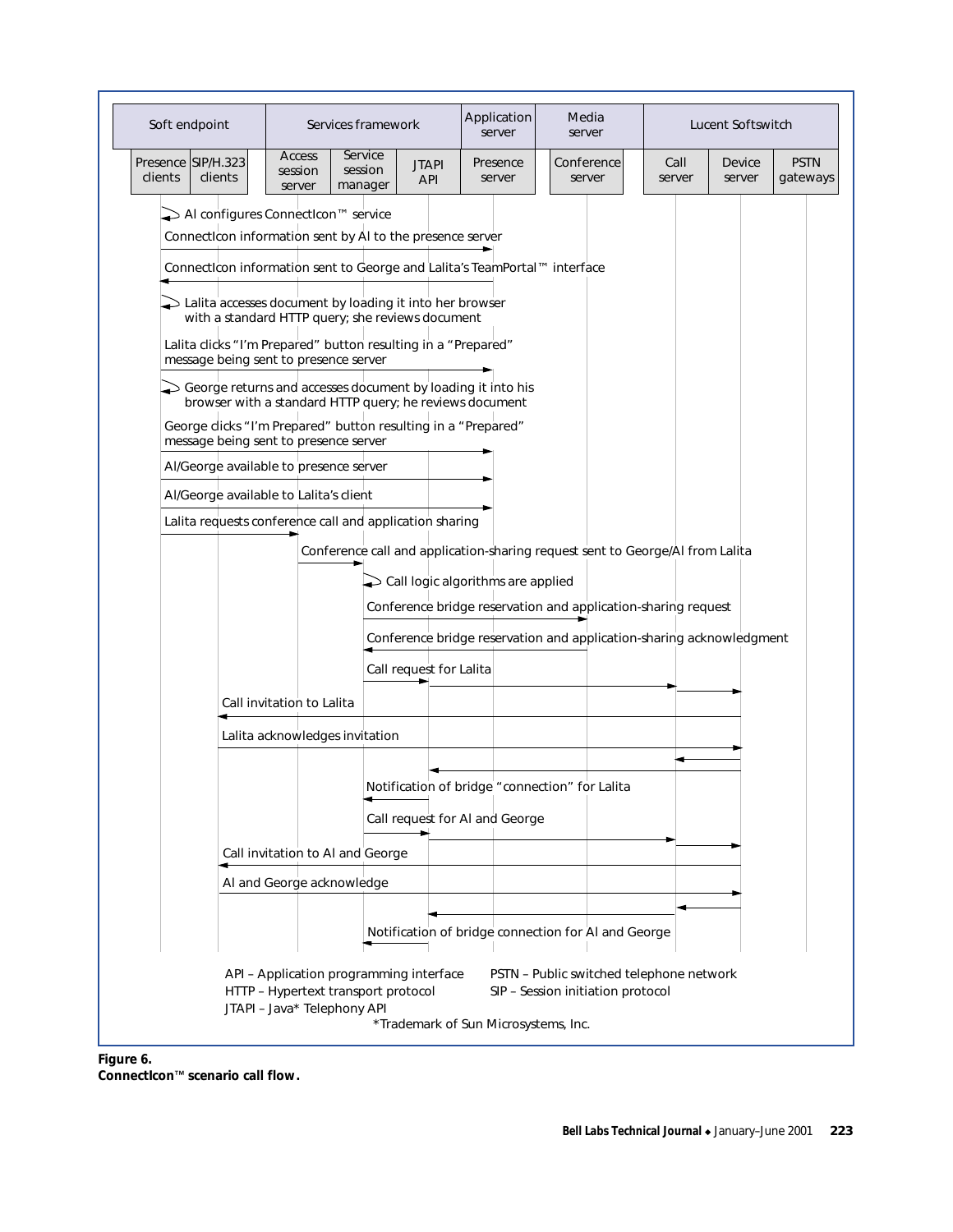



**OpenChanne<sup>[™</sup> scenario call flow.**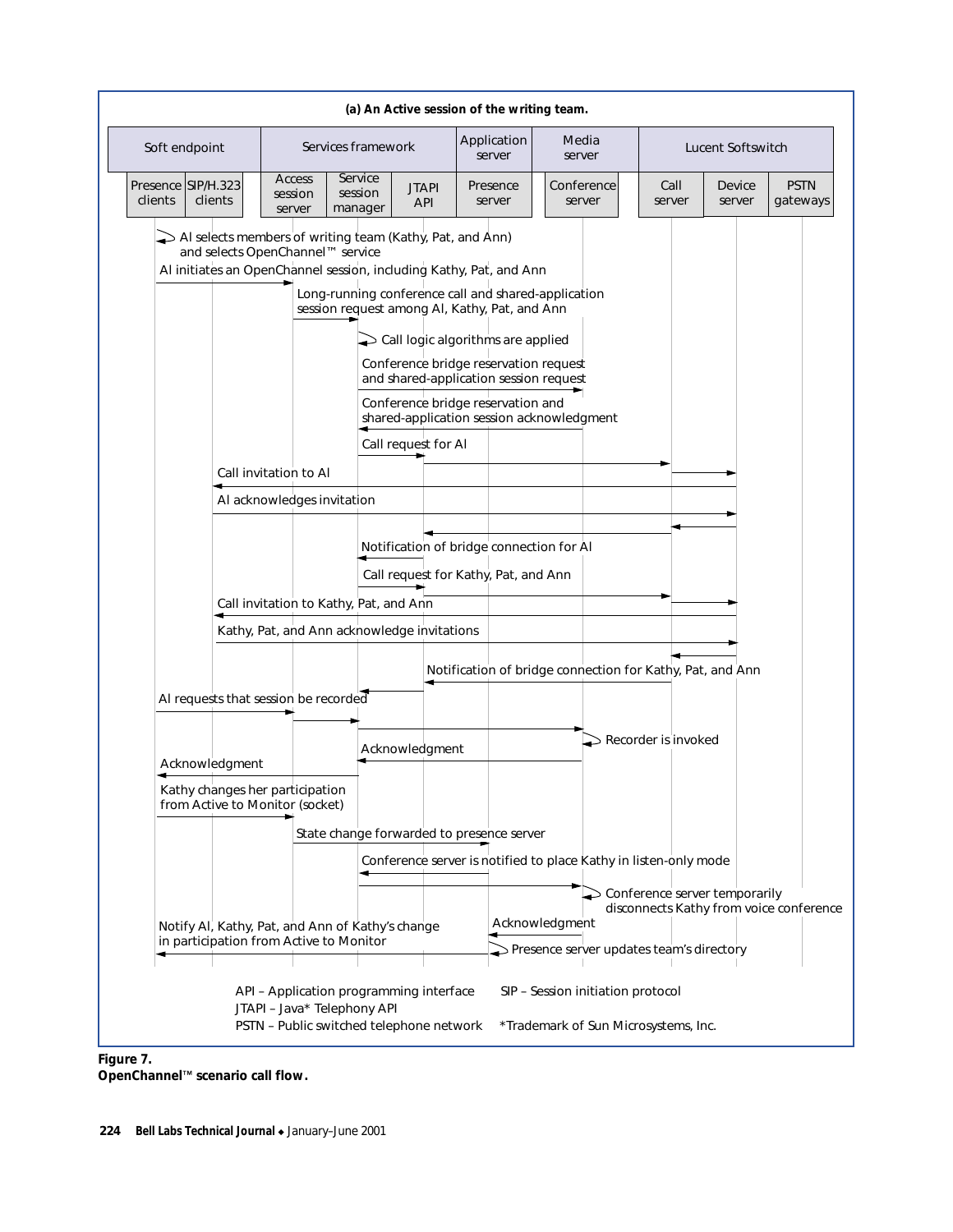

**OpenChanne<sup>[™</sup> scenario call flow.** 

plays this information. It also indicates that Al is still available. Using click-to-dial, Lalita initiates a call and an application-sharing session with George and Al to review the plan.

Figure 6 depicts this exchange, showing the communication flow among the architecture's components.

George and Lalita love Al's idea and want a complete business plan in five days. Al forms a writing team, which includes Kathy, Pat, and Ann. The team decides to use OpenChannel service and to record the session. The text below and Figure 7 describe the OpenChannel session and the information flow among the architecture components that support this scenario.

Using his TeamPortal, Al initiates an Open-Channel session by selecting the members of the writing team in TeamPortal and then selecting "OpenChannel," as shown in Figure 7a.

• Al's TeamPortal requests that the access server establish a (long-running) audio connection involving all members of the team. The access server forwards the request to the service session manager. After the call logic algorithms are applied in the appropriate service session modules, the service session manager sends the reservation request to the conference server.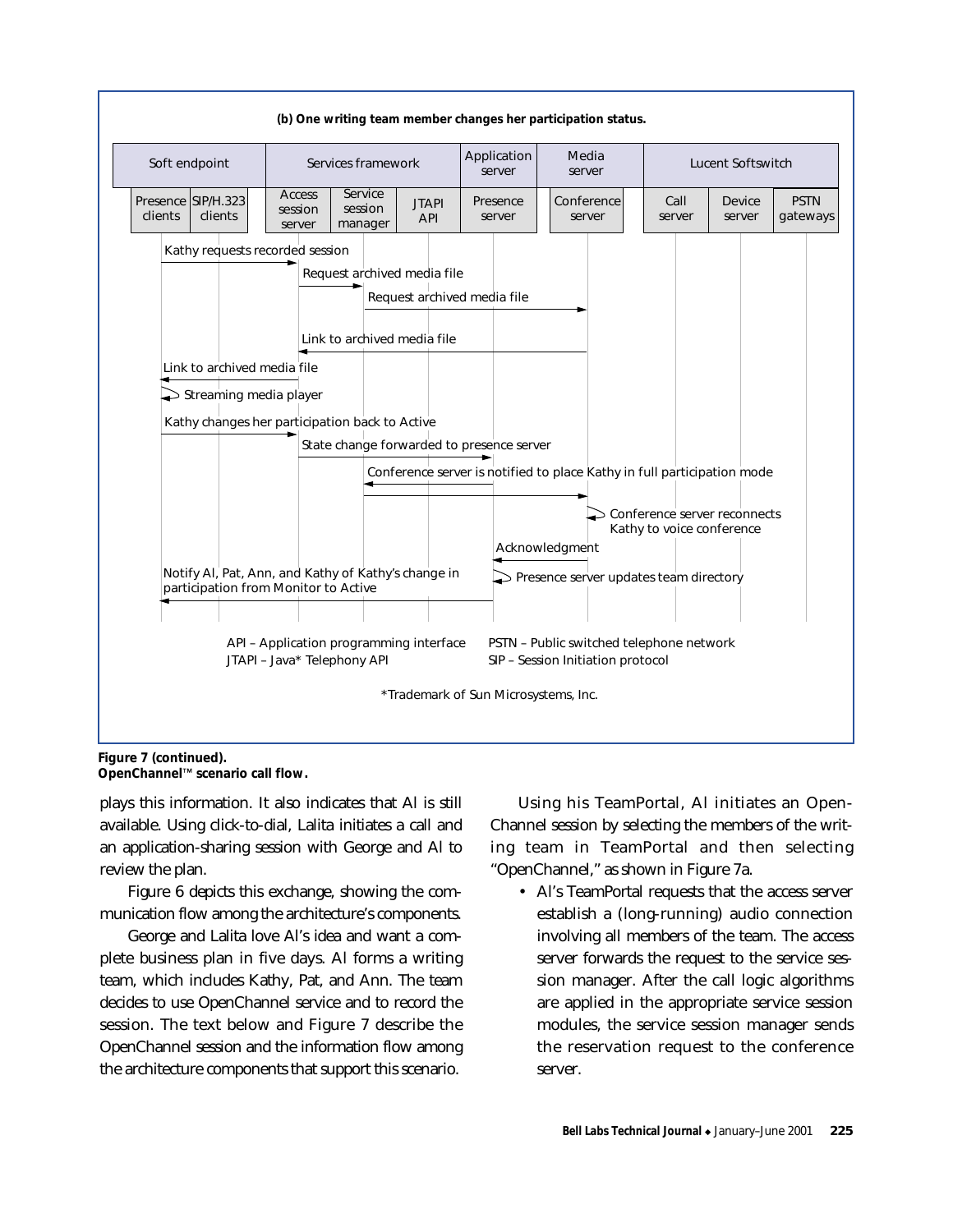- The conference server acknowledges the reservation request and provides the information required to complete the calls concerning the conference bridge.
- The service session manager initiates Al's voice call setup, taking into account his preferred device, which in this example is his softphone.
- Al's softphone is connected to the conference bridge.

Once Al's PC has acknowledged connection to the conference bridge, call requests and connections are also made to Kathy, Pat, and Ann. The OpenChannel session is now active and the team decides to start recording the session. Al initiates the record request.

For the morning of Day 2, Kathy changes her participation from Active to Monitor in order to join another strategy session.

- Kathy's TeamPortal notifies the presence server about the change in her participation state. The presence server then updates the team directory and notifies the other members of the business plan team. Kathy's participation is now identified as Monitor on the OpenChannel frame for all team members.
- The OpenChannel is modified when the conference server is notified to place Kathy in listenonly mode.

Over her lunch, Kathy reviews the recording of the morning session and then changes her participation state to Active, as shown in Figure 7b.

- Kathy's TeamPortal requests that the access server provide a link to the appropriate archived media file. The access server forwards the request to the service session manager, who sends the request to the conference server.
- The conference server provides the link to the access session, which forwards it to the TeamPortal. TeamPortal makes it available to the streaming media player on Kathy's softphone.
- Kathy directs the streaming media player to play, fast forward, and pause for her review of the morning session.
- Kathy's TeamPortal sends a notification of the change in her participation state to the access

session server, which initiates the state change process. Kathy's participation is now identified as Active on the OpenChannel frame for all team members.

• The actual OpenChannel is modified as the conference server is notified to place Kathy in full participant mode.

The service scenarios and call flow diagrams in this section have described how end users might use collaboration services and illustrate how the service framework architecture objects work together to provide collaboration services. We presented an example of distributed work under short time schedules; the work is supported by presence information, longrunning conference calls, and shared applications.

# **Conclusion**

As voice and data networks converge, Lucent must provide new revenue-generating services that integrate modes of communication, going beyond unified messaging and click-to-dial service. We have described new services that combine and extend presence awareness and instant messaging, exploiting all the information about users in the network. SAMM takes advantage of all available means to establish communication, including POTS, text-based messaging, and VoIP using softphones and SIP. These services allow variable levels of participation, while engaging and integrating all necessary communication channels. They also allow easy transition from asynchronous (such as e-mail) to synchronous (such as conference call) communication.

Our goal is to change the concept of staying in touch across distances, to go beyond the circuit-driven dichotomy of on-hook or off-hook. We described TeamPortal, ConnectIcon, and OpenChannel, a suite of Bell Labs collaboration services built on SAMM. SAMM exposes presence data in the network to registered users, integrates different modes of communication, and supports extended service logic, thus enabling new, innovative converged services.

# **Acknowledgments**

We are grateful to David Atkins, Chris Chrin, S. Carolyn Darity, Mark Handel, Janet Dianda, Bin Ho, Lalita Jagadeesan, Kristin Kocan, Steven Kovarik,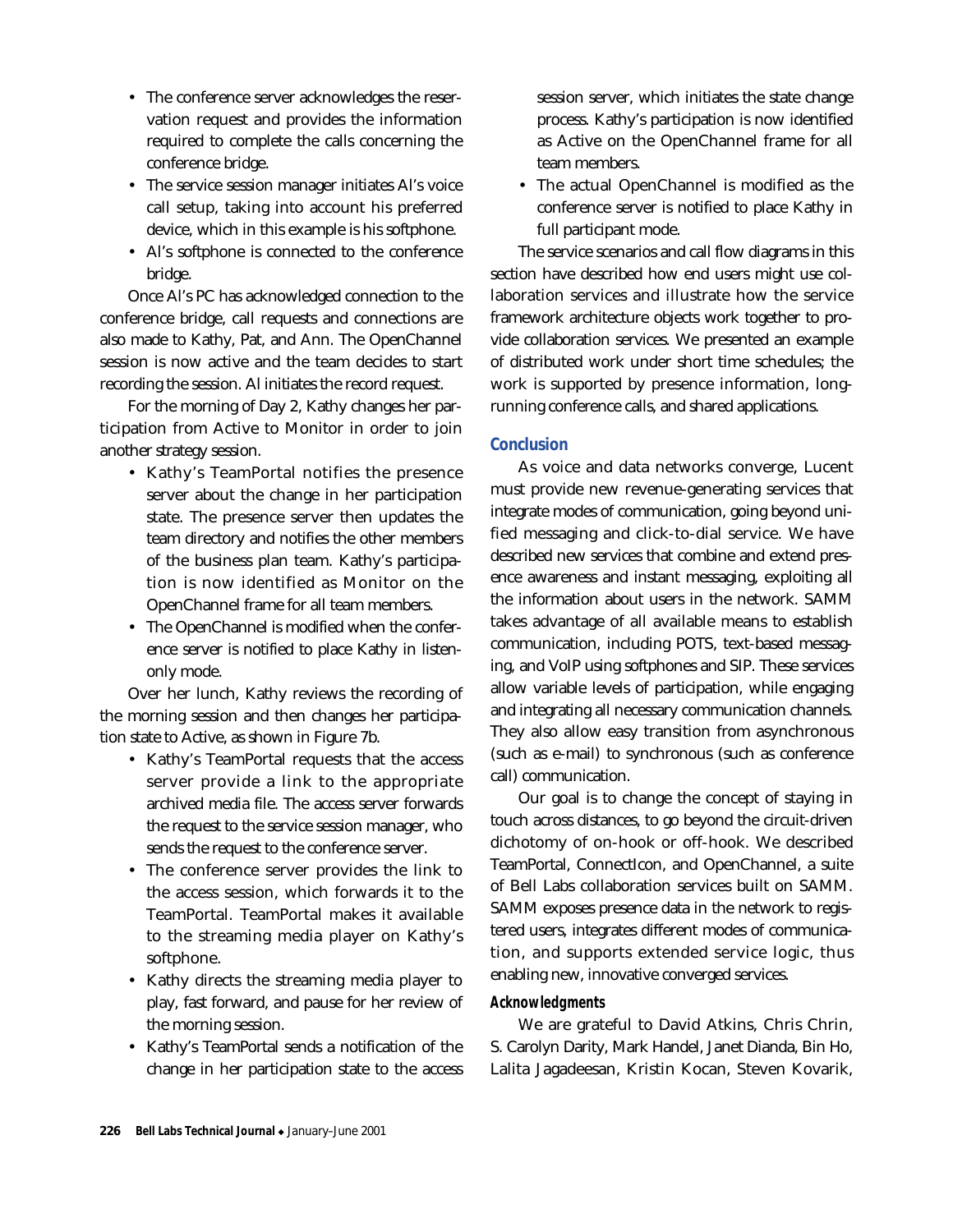Tsuey-ru Lu, William Opdyke, Prashant Parikh, and Kim Scott, each of whom contributed to the success of this project.

- **\*Trademarks and Service Marks**
- AOL Instant Messenger is a service mark of America Online, Inc.

JAIN and Java are trademarks of Sun Microsystems, Inc.

- Lotus Notes is a registered trademark of Lotus Development Corporation.
- NetMeeting is a registered trademark of Microsoft Corporation.

## **References**

- 1. J. R. Dianda, B.-W. Ho, and K. F. Kocan, "Reducing Complexity for Converged Voice/Data Networks and Services Architecture," *Bell Labs Tech. J.*, Vol 5, No. 2, Apr.–June 2000, pp. 55–71.
- 2. J. D. Herbsleb, A. Mockus, T. A. Finholt, and R. E. Grinter, "Distance, Dependencies, and Delay in a Global Collaboration," *Proc. of CSCW 2000*, Philadelphia, Pa., Dec. 2–7, 2000, pp. 319–328.
- 3. Lucent Technologies, "Lucent Technologies Softswitch Next Generation Network Solutions… Now," <http://www.lucent.ssg.com/ons/ softswitch/>.
- 4. Lucent Technologies, "Full Circle™ Program." <http://www.lucent.com/full\_circle/home.html/>.
- 5. B. Nardi, S. Whittaker, and E. Bradner, "Interaction and Outeraction: Instant Messaging in Action," *Proc. of CSCW 2000*, Philadelphia, Pa., Dec. 2–7, 2000, pp. 79–88.
- 6. J. R. Dianda, S. C. Darity, B.-W. Ho, and K. J. Scott, "Service Authoring for Third-Party-Programmable, Service-Mediation-Enabled Feature Servers in the Multiservice Core," *Bell Labs Tech. J.,* Vol. 6, No. 1, Jan.–June 2001, pp. 192–210.
- 7. M. Handley, H. Schulzrinne, E. Schooler, and J. Rosenberg, "SIP: Session Initiation Protocol," Internet Engineering Task Force, IETF RFC 2543, Mar. 1999, <http://www.ietf.org/rfc/rfc2543.txt/>.
- 8. International Telecommunication Union, "Packet-Based Multimedia Communications Systems," ITU-T Rec. H.323, Feb. 1998, <http://www.itu.int/itudoc/itu-t/rec/h/ h323.html/>.
- 9. Sun MicroSystems, Inc., "Java™ Telephony API, Version 1.3," <http://java.sun.com/products/ jtapi/index.html/>.
- 10. W. Yeong, T. Howes, and S. Kille, "Lightweight Directory Access Protocol (LDAP)," Internet Engineering Task Force, IETF RFC 1777,

Mar. 1995, <http://www.ietf.org/rfc/ rfc1777.txt/>.

- 11. International Telecommunication Union, "Transactions Capability Application Part (TCAP)," ITU-T Rec. Q.771–Q.775, June 1997, <http://www.itu.int/itudoc/itu-t/rec/q/ q500–999/index.html/>.
- 12. Sun Microsystems, Inc., "JAIN™ APIs for Integrated Networks," <http://java.sun.com/ products/jain/index.html/>.
- 13. The Parlay Group, Specifications, <http://www.parlay.org/specs/index.asp/>.
- 14. World Wide Web Consortium, "Extensible Markup Language (XML)," Version 1.0, W3C Rec. 10, Feb. 1998, <http://www.w3.org/TR/ 1998/REC-xml-19980210/>.
- 15. Lucent Technologies, "Introduction to PacketIN<sup>™</sup> Solutions," <http://www.lucent.com/IN/ pin\_intro.html/>.
- 16 Lucent Technologies, "TelePortal™ Solution for Speech-based Web Services," <http://www.lucent.com/IN/pin\_tp.html/>.
- 17. Spring Tide Networks, Inc., "Powering the Business-Quality Public IP Network," <http://www.springtidenet.com/products.html/>.

# *(Manuscript approved April 2001)*

*RAYMOND O. COLBERT is a technical manager in the*



*Resource Server Solutions Department of Lucent's Switching Solutions Group in Naperville, Illinois. Currently, he is working on the 7R/E*† *multimedia resource server and converged voice/data services and solu-*

*tions. Mr. Colbert holds an A.B. degree in mathematics and physics from Illinois College in Jacksonville and B.S. and M.S. degrees in electrical engineering from the University of Illinois at Urbana-Champaign. He has five patents in the areas of hardware design, physical design, and services.*

*DIANE S. COMPTON, a product manager in IP Services*



*Offer Management, part of Lucent's Switching Solutions Group in Naperville, Illinois, is responsible for finding and developing market opportunities in the area of next-generation services. She received a*

*B.A. in computer science and English from North Central College in Naperville, Illinois, and an M.S. in executive communications from Northwestern University in Evanston, Illinois.*